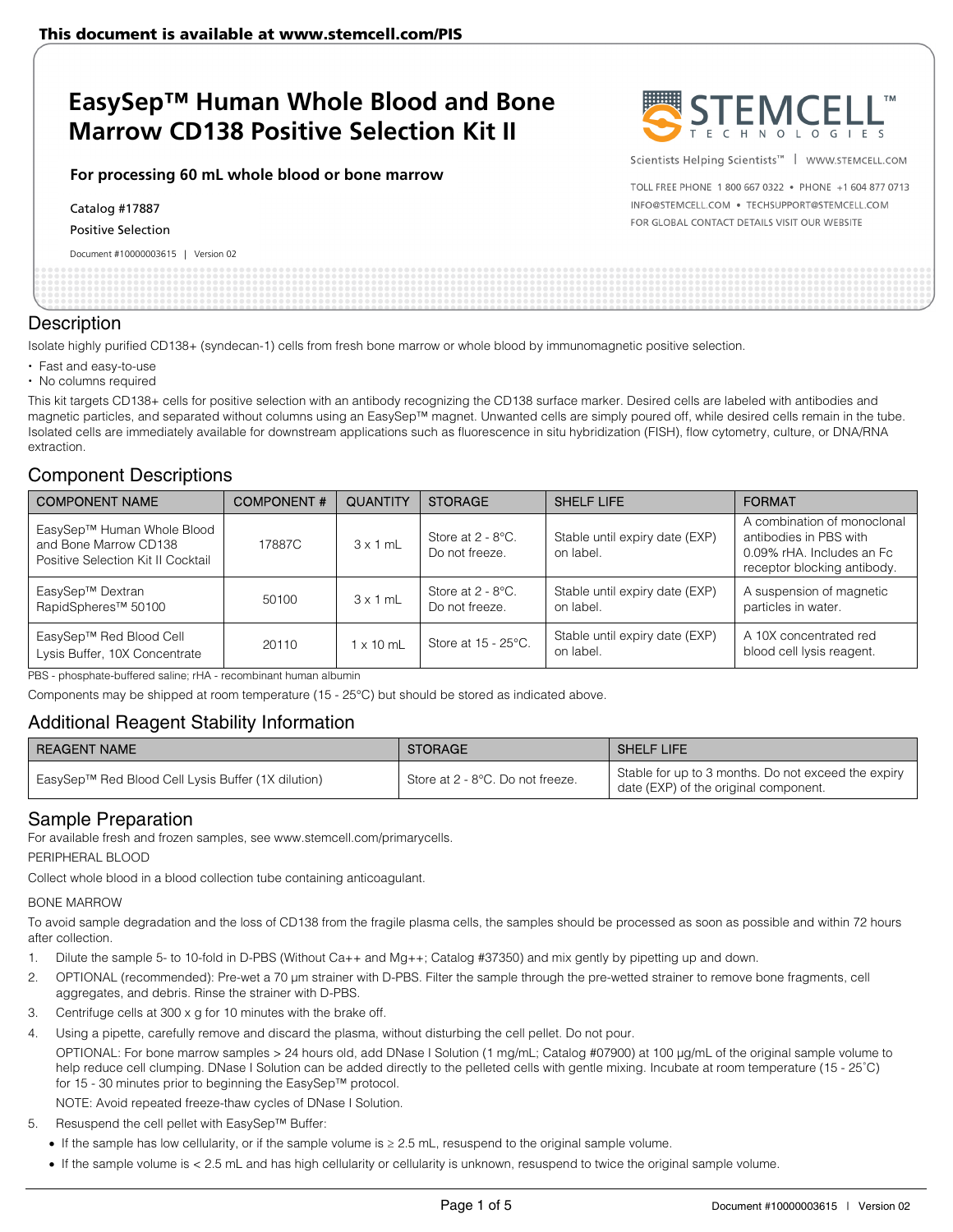

#### Recommended Medium

EasySep™ Buffer (Catalog #20144), RoboSep™ Buffer (Catalog #20104), or PBS containing 2% fetal bovine serum (FBS) and 1 mM EDTA. Medium should be free of Ca++ and Mg++.

## Directions for Use – Manual EasySep™ Protocols

See pages 1 and 2 for Sample Preparation and Recommended Medium. Refer to Tables 1 and 2 for detailed instructions regarding the EasySep™ procedure.

#### **Table 1. EasySep™ Human Whole Blood and Bone Marrow CD138 Positive Selection Kit II Protocol**

|                 |                                                                                                                                                                                          | <b>EASYSEP™ MAGNET</b>                                                                                 |  |  |
|-----------------|------------------------------------------------------------------------------------------------------------------------------------------------------------------------------------------|--------------------------------------------------------------------------------------------------------|--|--|
| <b>STEP</b>     | <b>INSTRUCTIONS</b>                                                                                                                                                                      | "The Big Easy" EasySep™ Magnet<br>(Catalog #18001)                                                     |  |  |
| 1               | Prepare sample within the volume range.                                                                                                                                                  | $0.5 - 4.5$ mL                                                                                         |  |  |
|                 | Add sample to required tube.                                                                                                                                                             | 14 mL (17 x 95 mm) polystyrene round-bottom tube<br>(e.g. Catalog #38008)                              |  |  |
| $\overline{2}$  | Add 1X EasySep™ RBC Lysis Buffer to sample.                                                                                                                                              | Equal volume to sample                                                                                 |  |  |
| 3               | Add Selection Cocktail to sample.<br><b>NOTE: Do not vortex cocktail.</b>                                                                                                                | 25 µL/mL of diluted sample                                                                             |  |  |
|                 | Mix and incubate.                                                                                                                                                                        | RT for 3 minutes                                                                                       |  |  |
| $\overline{4}$  | Vortex RapidSpheres™.<br>NOTE: Particles should appear evenly dispersed.                                                                                                                 | 30 seconds                                                                                             |  |  |
|                 | Add RapidSpheres™ to sample.                                                                                                                                                             | 25 µL/mL of diluted sample                                                                             |  |  |
| 5               | Mix and incubate.                                                                                                                                                                        | RT for 3 minutes                                                                                       |  |  |
| 6               | Add recommended medium to top up the sample to the<br>indicated volume. Mix by gently pipetting up and down<br>2 - 3 times.                                                              | • Top up to 5 mL for diluted samples $< 2.5$ mL<br>• Top up to 10 mL for diluted samples $\geq$ 2.5 mL |  |  |
|                 | Place the tube (without lid) into the magnet and incubate.                                                                                                                               | RT for 10 minutes                                                                                      |  |  |
| $\overline{7}$  | Pick up the magnet, and in one continuous motion invert the<br>magnet and tube,* pouring off the supernatant. Remove the<br>tube from the magnet; this tube contains the isolated cells. | Discard supernatant                                                                                    |  |  |
| 8               | Add recommended medium to top up the sample to the<br>indicated volume. Mix by gently pipetting up and down<br>2 - 3 times.                                                              | • Top up to 5 mL for diluted samples < 2.5 mL<br>• Top up to 10 mL for diluted samples $\geq 2.5$ mL   |  |  |
|                 | Place the tube (without lid) into the magnet and incubate.                                                                                                                               | RT for 3 minutes                                                                                       |  |  |
| 9               | Pick up the magnet, and in one continuous motion invert the<br>magnet and tube,* pouring off the supernatant. Remove the<br>tube from the magnet; this tube contains the isolated cells. | Discard supernatant                                                                                    |  |  |
| 10 <sup>1</sup> | Repeat steps as indicated.                                                                                                                                                               | Steps 8 and 9<br>(total of 1 x 10-minute and 2 x 3-minute separations)                                 |  |  |
| 11              | Resuspend cells in desired medium. Be sure to collect cells<br>from the sides of the tube.                                                                                               | Isolated cells are ready for use                                                                       |  |  |

RT - room temperature (15 - 25°C)

\* Leave the magnet and tube inverted for 2 - 3 seconds, then return upright. Do not shake or blot off any drops that may remain hanging from the mouth of the tube.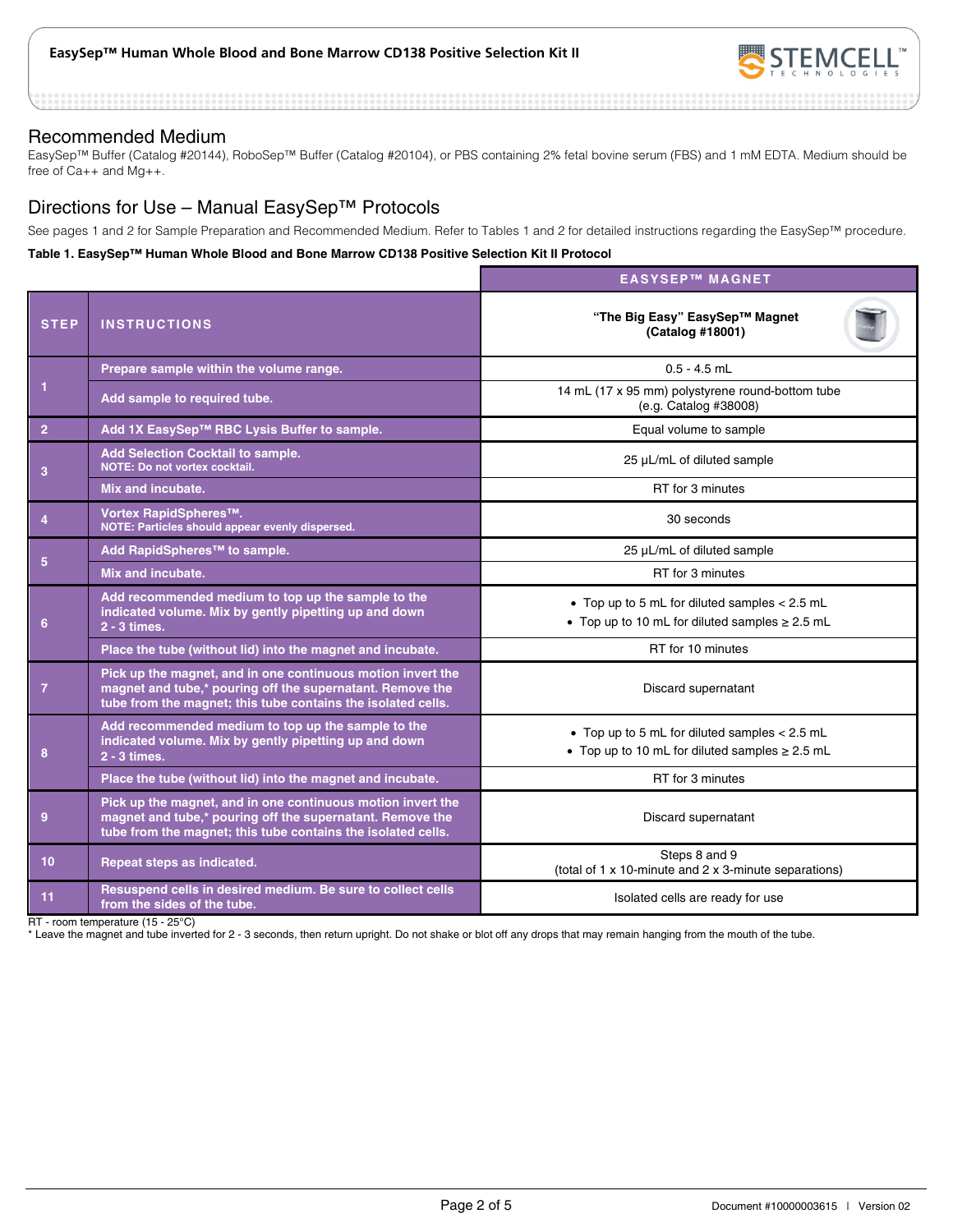

.............

#### **Table 2. EasySep™ Human Whole Blood and Bone Marrow CD138 Positive Selection Kit II Protocol**

|                 |                                                                                                                                   | <b>EASYSEP™ MAGNET</b>                                                                                 |  |
|-----------------|-----------------------------------------------------------------------------------------------------------------------------------|--------------------------------------------------------------------------------------------------------|--|
| <b>STEP</b>     | <b>INSTRUCTIONS</b>                                                                                                               | EasyEights™ (Catalog #18103)                                                                           |  |
|                 |                                                                                                                                   | 14 mL tube                                                                                             |  |
|                 | Prepare sample within the volume range.                                                                                           | $0.5 - 4.5$ mL                                                                                         |  |
| $\mathbf{1}$    | Add sample to required tube.                                                                                                      | 14 mL (17 x 95 mm) polystyrene round-bottom tube<br>(e.g. Catalog #38008)                              |  |
| $\overline{2}$  | Add 1X EasySep™ RBC Lysis Buffer to sample.                                                                                       | Equal volume to sample                                                                                 |  |
| 3               | <b>Add Selection Cocktail to sample.</b><br>NOTE: Do not vortex cocktail.                                                         | 25 µL/mL of diluted sample                                                                             |  |
|                 | Mix and incubate.                                                                                                                 | RT for 3 minutes                                                                                       |  |
| $\overline{4}$  | Vortex RapidSpheres™.<br>NOTE: Particles should appear evenly dispersed.                                                          | 30 seconds                                                                                             |  |
|                 | Add RapidSpheres <sup>™</sup> to sample.                                                                                          | 25 µL/mL of diluted sample                                                                             |  |
| $5\phantom{.0}$ | Mix and incubate.                                                                                                                 | RT for 3 minutes                                                                                       |  |
| 6               | Add recommended medium to top up sample to the indicated<br>volume. Mix by gently pipetting up and down 2 - 3 times.              | • Top up to 5 mL for diluted samples < 2.5 mL<br>• Top up to 10 mL for diluted samples $\geq$ 2.5 mL   |  |
|                 | Place the tube (without lid) into the magnet and incubate.                                                                        | RT for 10 minutes                                                                                      |  |
| $\overline{7}$  | Carefully pipette** (do not pour) off the supernatant. Remove the<br>tube from the magnet; this tube contains the isolated cells. | Discard supernatant                                                                                    |  |
| 8               | Add recommended medium to top up the sample to the indicated<br>volume. Mix by gently pipetting up and down 2 - 3 times.          | • Top up to 5 mL for diluted samples $< 2.5$ mL<br>• Top up to 10 mL for diluted samples $\geq 2.5$ mL |  |
|                 | Place the tube (without lid) into the magnet and incubate.                                                                        | RT for 5 minutes                                                                                       |  |
| 9               | Carefully pipette** (do not pour) off the supernatant. Remove the<br>tube from the magnet; this tube contains the isolated cells. | Discard supernatant                                                                                    |  |
| 10              | Repeat steps as indicated.                                                                                                        | Steps 8 and 9<br>(total of 1 x 10-minute and 2 x 5-minute separations)                                 |  |
| 11              | Resuspend cells in desired medium. Be sure to collect cells from<br>the sides of the tube.                                        | Isolated cells are ready for use                                                                       |  |

RT - room temperature (15 - 25°C)

\*\* Collect the entire supernatant, all at once, into a single pipette (e.g. for the EasyEights™ 14 mL tube use a 10 mL serological pipette [Catalog #38004]).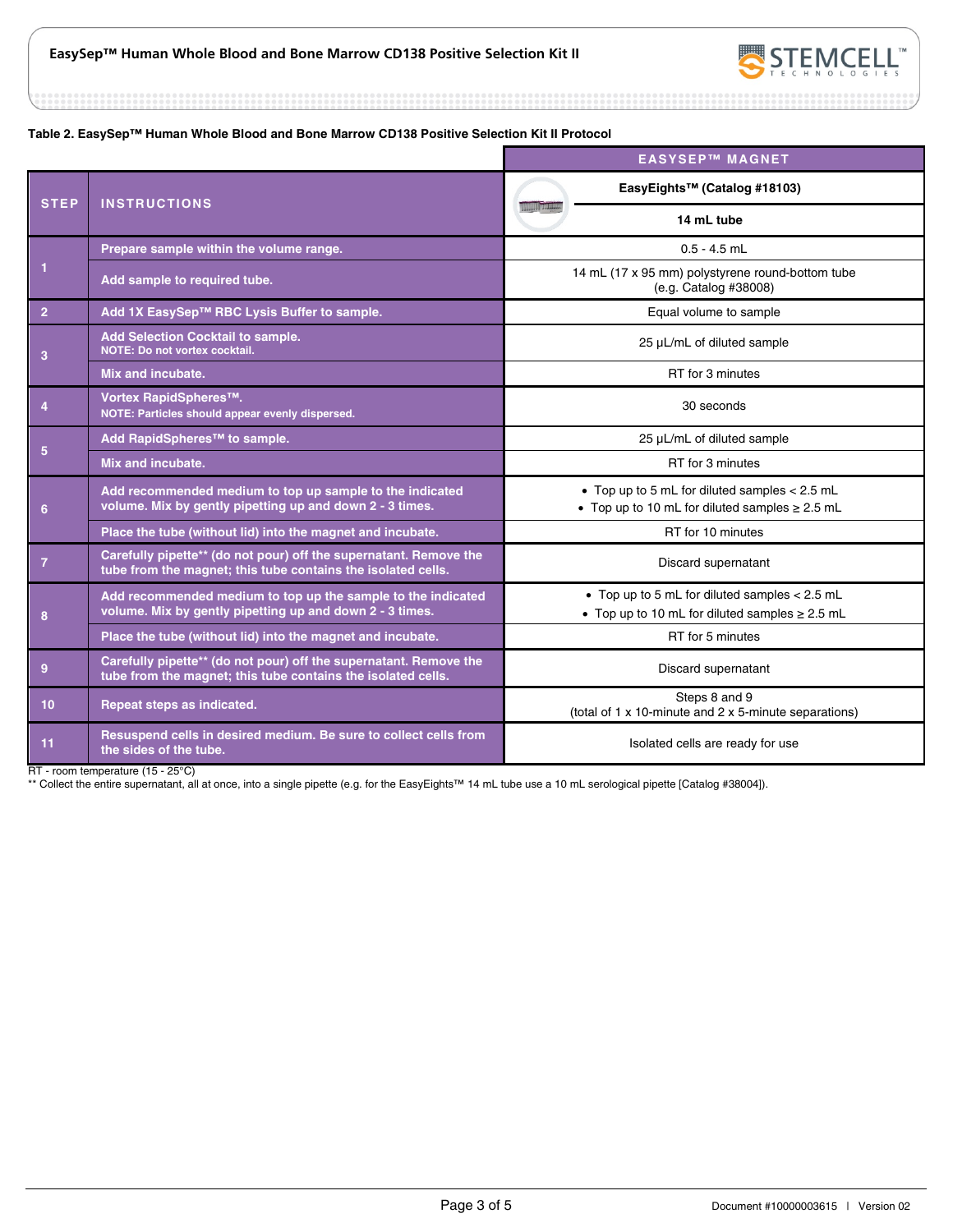

## Directions for Use – Fully Automated RoboSep™ Protocol

See pages 1 and 2 for Sample Preparation and Recommended Medium. Refer to Table 3 for detailed instructions regarding the RoboSep™ procedure.

#### **Table 3. RoboSep™ Human Whole Blood and Bone Marrow CD138 Positive Selection Kit II Protocol**

| <b>STEP</b>    | <b>INSTRUCTIONS</b>                                                                                                                                                                     | RoboSep™<br>E.<br>(Catalog #21000)                                                      |  |
|----------------|-----------------------------------------------------------------------------------------------------------------------------------------------------------------------------------------|-----------------------------------------------------------------------------------------|--|
|                | Prepare sample within the volume range.                                                                                                                                                 | $0.5 - 4.5$ mL                                                                          |  |
|                | Add sample to required tube.                                                                                                                                                            | 14 mL (17 x 95 mm) polystyrene round-bottom tube<br>(e.g. Catalog #38008)               |  |
| $\overline{2}$ | Add 1X EasySep™ RBC Lysis Buffer to sample.                                                                                                                                             | Equal volume to sample                                                                  |  |
|                | Select protocol.<br><b>NOTE: Enter volume.</b>                                                                                                                                          | Human CD138 WB and BM Positive Selection II 17887<br>NOTE: Enter diluted sample volume. |  |
|                | Vortex RapidSpheres™.<br>NOTE: Particles should appear evenly dispersed.                                                                                                                | 30 seconds                                                                              |  |
| 5              | <b>Load the carousel.</b><br>NOTE: Do not vortex cocktail.                                                                                                                              | Follow on-screen prompts                                                                |  |
|                | <b>Start the protocol.</b>                                                                                                                                                              | Press the green "Run" button                                                            |  |
| 6              | Unload the carousel when the run is complete. Remove the tube<br>containing the isolated cells and resuspend in desired medium.<br>Be sure to collect cells from the sides of the tube. | Isolated cells are ready for use                                                        |  |

## Notes and Tips

#### EASYSEP™ RED BLOOD CELL LYSIS BUFFER

EasySep™ Red Blood Cell Lysis Buffer is supplied as a 10X concentrate. Prepare 1X lysis buffer at least 1 hour before use by adding 1 part 10X lysis buffer to 9 parts distilled or Type 1 water. Mix gently and completely before use.

\*Type I water refers to ultrapure water suitable for use in analytical procedures. It is defined by the American Society for Testing and Materials (ASTM) as having a resistivity of > 18 MΩ-cm, a conductivity of < 0.056 μS/cm, and < 50 ppb of total organic carbons (TOC).

#### ASSESSING PURITY

For purity assessment of CD138+ cells by flow cytometry, use the following fluorochrome-conjugated antibody clone:

Anti-Human CD138 (Syndecan-1) Antibody, Clone MI15 (Catalog #60003)

One of the following methods can also be used:

- Stain for intracellular κ (kappa) and λ (lambda) light chains (e.g. procedure described by Ahmann et al.). Plasma cells express either the kappa or lambda light chain.
- · Use alternative markers such as fluorochrome-conjugated Anti-Human CD38 Antibody, Clone HIT2 (Catalog #60014) and Anti-Human CD45 Antibody, Clone HI30 (Catalog #60018) to detect CD38+CD45 variable cells (Kumar et al.).
- Use a fluorochrome-conjugated secondary antibody, such as Goat Anti-Mouse IgG (H+L) Antibody, Polyclonal (Catalog #60138).

## Data



Starting with fresh whole blood spiked with a multiple myeloma cell line, U266, the CD138+ cell content of the selected fraction typically ranges from 83.7 - 98.3%. In the above example, the purities of the start and final isolated fractions are 9.1% and 90.4%, respectively.

NOTE: For samples with CD138+ starting frequency < 10 - 15%, the CD138+ purity of the isolated fraction may be variable.

NOTE: Red blood cells were removed from the start sample by lysis prior to flow cytometry.